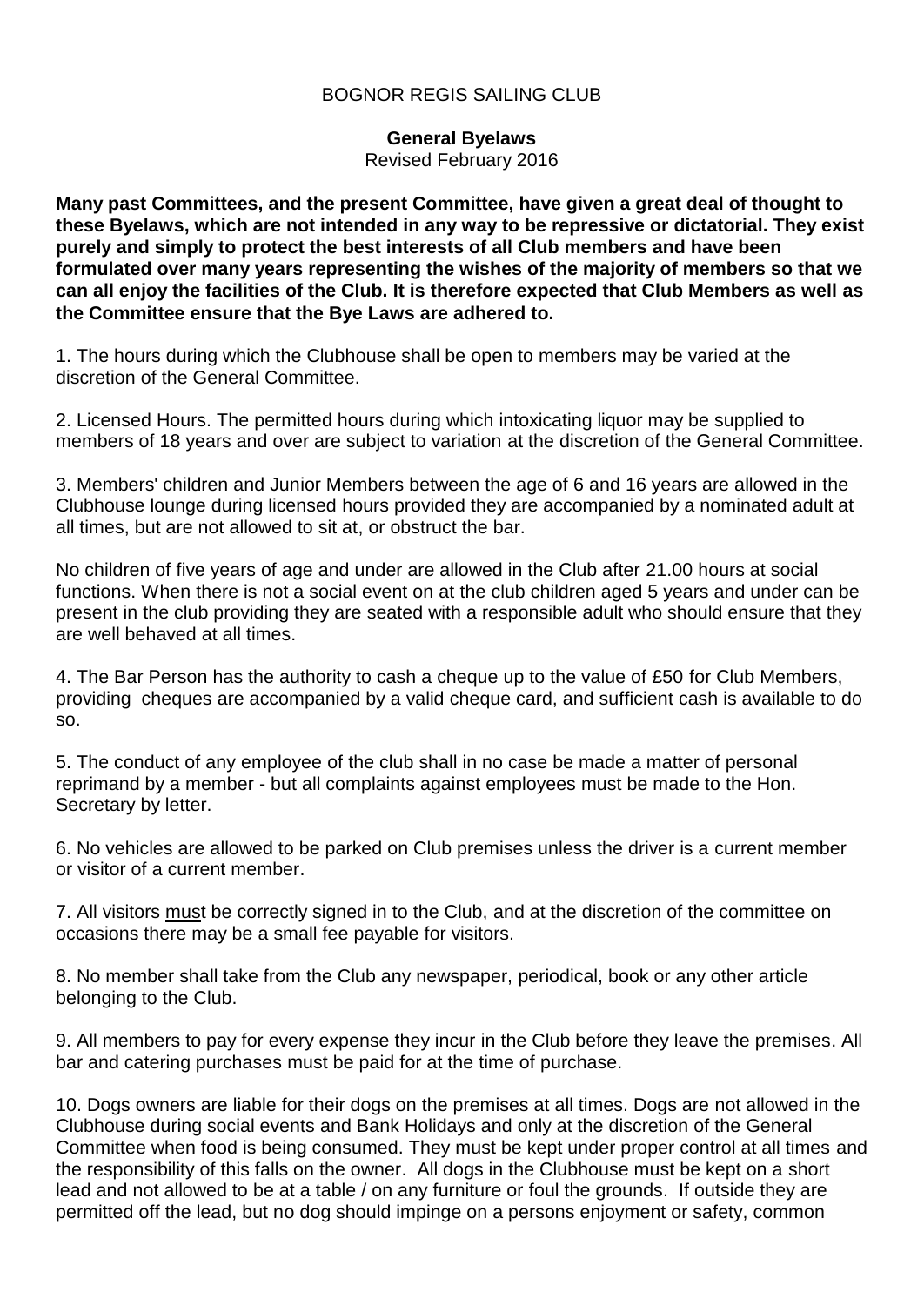sense should prevail by all dog owners (inside or outside the clubhouse). Please see below for Dog Law UK as per gov.uk

11. The Club does not accept responsibility for loss of, or damage to, property of members and guests in the Clubhouse or grounds. Articles left in the custody of the Bar Staff or Secretary are entirely at owners' risk.

12. All articles of clothing etc. left in the cloakrooms will be collected weekly and the General Committee reserves the right to dispose of them.

13. Members are not permitted to enter the main Club Lounge in wet clothing.

14. No persons are allowed on the Upper Deck except Committee members and those authorised by a Committee member, but sole authority for this permission during racing periods is vested in the Officer of the Day or Sailor of the Day when Officer of the Day is not present. The Race Control equipment and marine radio are not to be used at any time without the authority of a Committee member.

15. Games are permitted on the lawn only if they do not threaten the enjoyment of other members, or do not endanger the premises or any equipment.

16. The sale of competition tickets on the club premises is prohibited, except when authorised by the General Committee.

17. No music is allowed on the Club premises without the authority of a Committee Member.

18. Goods and services are not to be ordered in the Clubs' name without specific authority received from the General Committee.

19. All craft operating from the Club must be insured against third party risks to a minimum of £3,000,000.

20. Permanent parking of trailers in the Club grounds is not permitted unless stored in your allocated boat space.

21. The power winch shall only be used by persons that have received appropriate training.

22. Access to the kitchen, bar, office and store is reserved at all times only to those authorised by the General Committee.

23. No person is allowed to camp overnight in the Club grounds without permission.

24. The ramp and adjacent area must be kept clear at all times.

25. Any person on club premises found to be in possession of anything believed to be an illegal substance will be asked to leave the Club premises and may be reported to the Police, if this person is a Club member, their membership will be suspended until the next General Committee meeting and the correct procedure will be followed.

26. Bicycles must be left outside the Clubhouse premises at all times.

## **For information regarding Rule 10: Dog Law UK, taken from [www.gov.uk/control-dog-public/overview](http://www.gov.uk/control-dog-public/overview)**